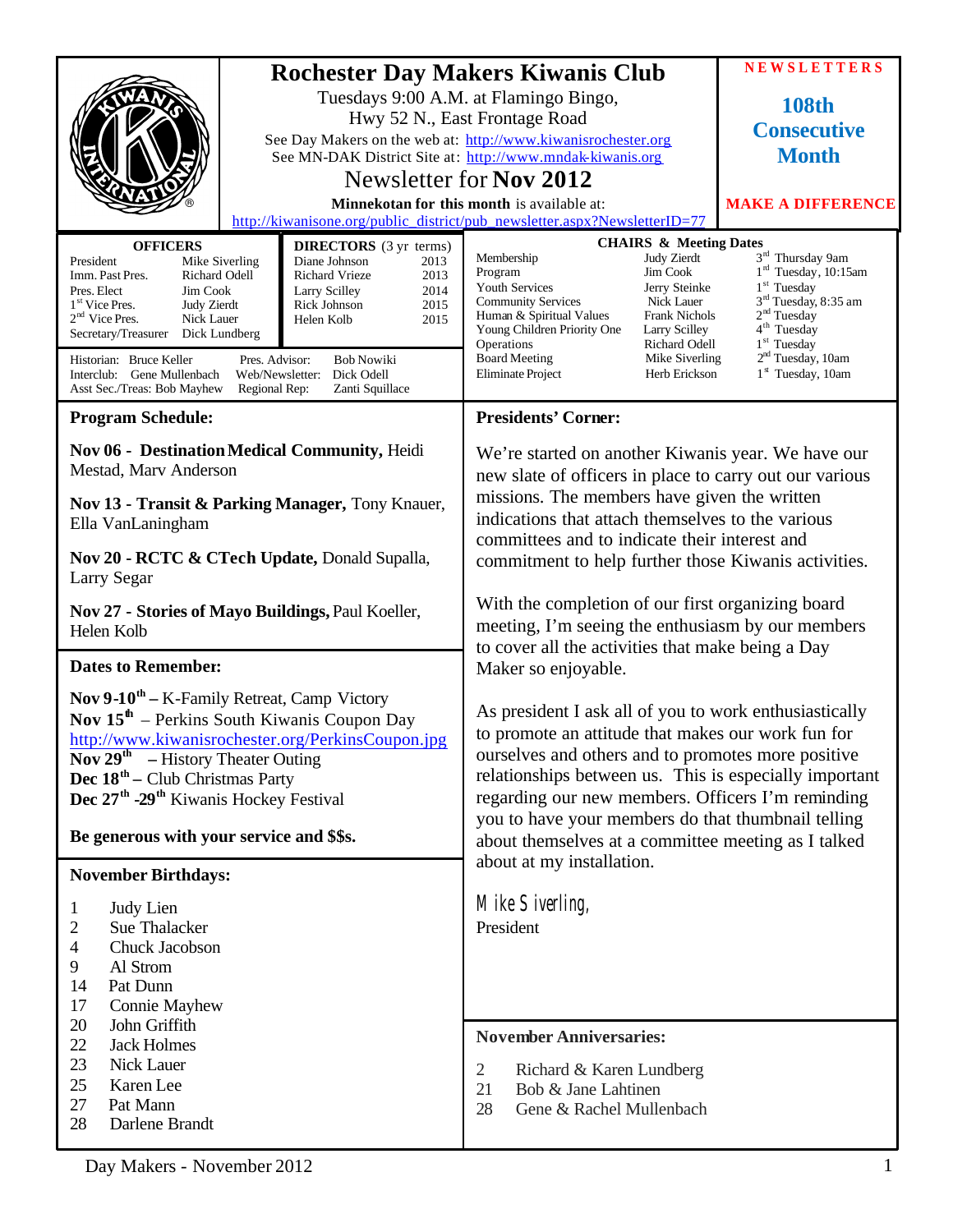| <b>Secretary/Treasurer's Report - Sept 2012</b>                                                                                                                  | Secy/Treausrer's Report: Continued                                                                                                                                                                                                                                                                                                                                                                                                         |  |  |
|------------------------------------------------------------------------------------------------------------------------------------------------------------------|--------------------------------------------------------------------------------------------------------------------------------------------------------------------------------------------------------------------------------------------------------------------------------------------------------------------------------------------------------------------------------------------------------------------------------------------|--|--|
| <b>Bank Balance 9/30/12:</b><br>\$11,012.88<br><b>Administrative Account:</b><br>9,665.38<br>\$<br>Service Account:<br>$-729.01$                                 | <b>Program-</b> Programs are booked through November $27th$ .<br>Our Christmas Party is scheduled for December 18 <sup>th</sup> .                                                                                                                                                                                                                                                                                                          |  |  |
| \$<br>613.94<br>Hockey/YCPO:<br>$-0.98$<br><b>Bike Repair:</b><br>\$<br>1,463.55<br><b>K-Family Funds</b>                                                        | <b>Operations</b> - The committee will have its first meeting on<br>November $6th$ .<br><b>Community Service-All committee positions are filled.</b><br>Human & Spiritual Values- Book collection for<br>women's prison may be a go. More information to follow.                                                                                                                                                                           |  |  |
| Day Makers on leave: Don Cain, Ron King, Sara<br>King, Al Strom Judy Lien                                                                                        |                                                                                                                                                                                                                                                                                                                                                                                                                                            |  |  |
| September Service Hour Statistics: 543 hours by 44<br>members, 50% Participation.                                                                                | Richard Lundberg, Secy/Treasurer                                                                                                                                                                                                                                                                                                                                                                                                           |  |  |
| <b>October 23 Board Meeting Summary:</b>                                                                                                                         | <b>Festival of Trees:</b>                                                                                                                                                                                                                                                                                                                                                                                                                  |  |  |
| A Club Analysis will be scheduled as the program on<br>December $4th$ .                                                                                          | Hiawatha Homes is in need of volunteers for its upcoming<br>Festival of Trees Nov. 18-25th. Volunteers do a variety of<br>things-helping set up or tear down, greeting guests,<br>helping in the cafe, taking tickets, and my favorite, helping<br>kids on Friday, Nov. 23, (Kids Day) assemble crafts or<br>help with the carnival. Sign up by Nov. 9 <sup>th.</sup> You will<br>receive email or phone confirmation the week of Nov. 12. |  |  |
| Results of the Club Analysis along with a presentation<br>on 25 years of women in Kiwanis will be given at a<br>club meeting in January.                         |                                                                                                                                                                                                                                                                                                                                                                                                                                            |  |  |
| Gene Mullenbach will fill the vacant Inter-Club<br>Coordinator position                                                                                          | To sign up go to their website http://hiawathahomes.org<br>or call Barb Auman at 507-226-0701. If you just want to<br>help with Kids Day, call Kathy Davis 282-9604.                                                                                                                                                                                                                                                                       |  |  |
| The board approved Curt Pearson and John Ryder as<br>members. Both are transferring from other clubs.                                                            | Kathy Davis- for Hiawatha Homes                                                                                                                                                                                                                                                                                                                                                                                                            |  |  |
| The board approved offering various club shirts in long<br>sleeves for purchase by members.                                                                      | <b>Eliminate Status:</b><br>Funds for the Eliminate campaign continue to grow. We<br>need to maintain an annual growth rate of \$12,000.00 per<br>year to make our pledge of becoming an Model Club.<br>Some years we will do better and some years maybe a<br>little less but remember, this is a five year effort.                                                                                                                       |  |  |
| The Program Committee is considering a future<br>program with a Muslim and a Christian speaker sharing<br>their faiths. There were no objections from the board. |                                                                                                                                                                                                                                                                                                                                                                                                                                            |  |  |
| The Youth Services Committee will offer our Patriotic<br>Button Fundraiser to the Century HS Key Club.                                                           | One fundraiser that we can do much better on, is the Kwik<br>Trip Gift Card program. We have sold \$4,000 worth in<br>only four months but this is with only 15% club<br>participation.                                                                                                                                                                                                                                                    |  |  |
| The Kiwanis Family event at Camp Victory was<br>discussed.                                                                                                       |                                                                                                                                                                                                                                                                                                                                                                                                                                            |  |  |
| <b>COMMITTEE REPORTS</b>                                                                                                                                         | Here's the deal, if you spend any cash at all at Kwik Trip,<br>no matter how little (or checks), you should be buying one<br>of the gift cards. If you buy a gift card you still have your                                                                                                                                                                                                                                                 |  |  |
| <b>Membership</b> – Two new members will be initiated in<br>October. We are losing Roger Field because he is                                                     | money an you just use it instead of cash or checks.                                                                                                                                                                                                                                                                                                                                                                                        |  |  |
| moving. Sally Wendt has agreed to be secretary for the<br>committee. A greeter/setup coordinator is needed. The                                                  | Now there is a real no brainer. Raising a lot of money for<br>Eliminate without spending anything extra.                                                                                                                                                                                                                                                                                                                                   |  |  |
| photo gallery is being updated.<br>Continued Next Column $\rightarrow$                                                                                           | Please consider getting onboard with this effort. This is a<br>good solid money raising project.                                                                                                                                                                                                                                                                                                                                           |  |  |
|                                                                                                                                                                  | Herb Erickson, Eliminate Chair                                                                                                                                                                                                                                                                                                                                                                                                             |  |  |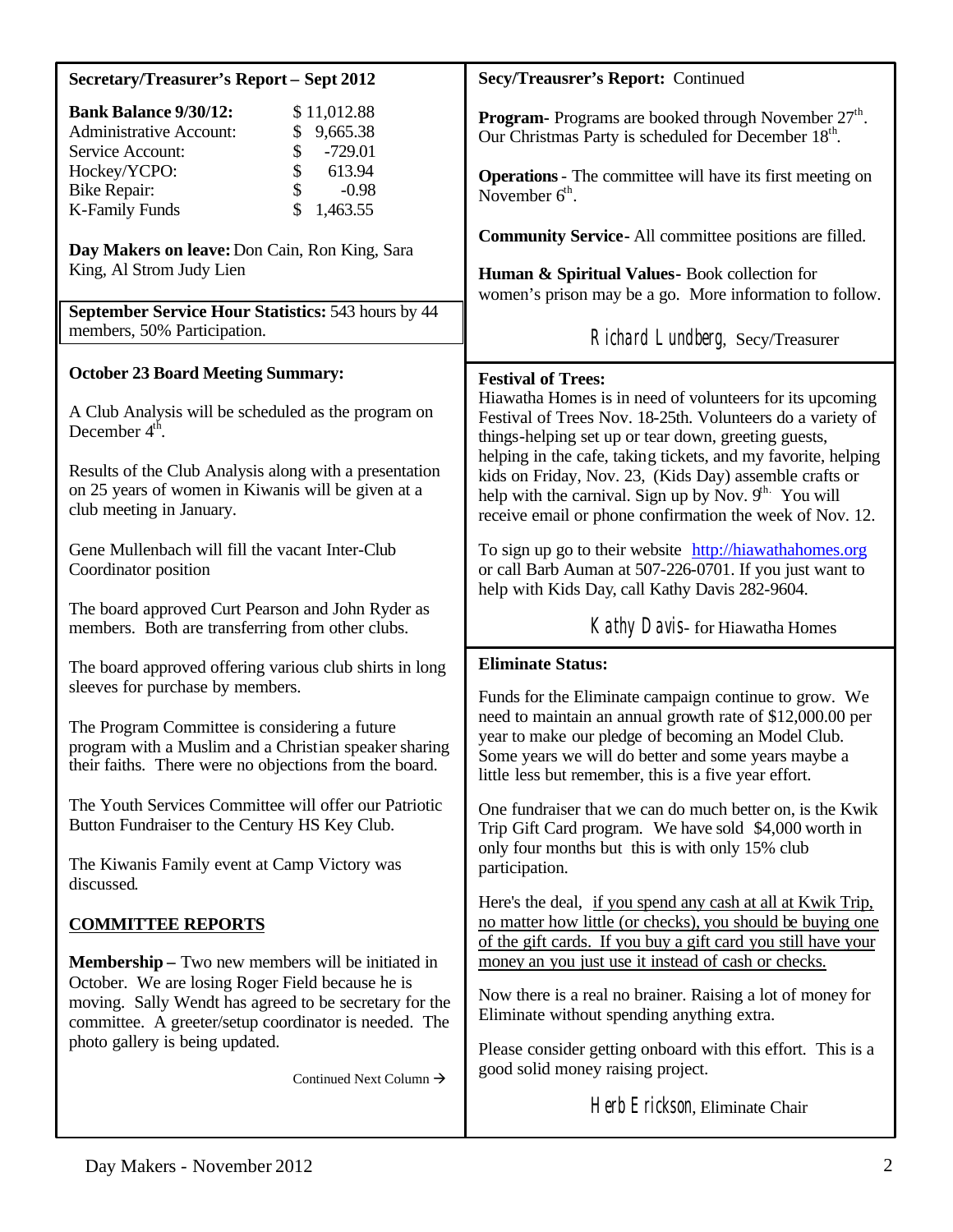| <b>Walter Zeller and Hixson Awards:</b>                                                                                                                                                                                                                                                                                                                                                                                                            | <b>Cutest Kids of Kiwanians:</b>                                                                                                                                                                                                                                                                                                                                                                                                                                                                                                                                                                                                                                                                                                                                                                                                |  |  |
|----------------------------------------------------------------------------------------------------------------------------------------------------------------------------------------------------------------------------------------------------------------------------------------------------------------------------------------------------------------------------------------------------------------------------------------------------|---------------------------------------------------------------------------------------------------------------------------------------------------------------------------------------------------------------------------------------------------------------------------------------------------------------------------------------------------------------------------------------------------------------------------------------------------------------------------------------------------------------------------------------------------------------------------------------------------------------------------------------------------------------------------------------------------------------------------------------------------------------------------------------------------------------------------------|--|--|
| Congratulation to Jack and Judy Zierdt on their<br>generous contributions to the Walter Zeller<br>Fellowship at our Annual Dinner. Their generous<br>donations will go a long way to driving our<br>Eliminate program.<br>Rumor has it that another Hixson Fellowship will<br>be awarded to a Day Maker soon and the Hixson<br>donation will be "directed to Eliminate"that will<br>be very nice.<br>Herb Erickson, Region 7 Eliminate Coordinator | Five very happy GREAT- grandchildren during a visit to<br>Santa Dave's home early this Fall.<br>"Ho ho ho ", says Santa Dave Moehnke<br>PS: Santa's helpers are subordinate clauses                                                                                                                                                                                                                                                                                                                                                                                                                                                                                                                                                                                                                                             |  |  |
| <b>Vantine Life Fellowship Award:</b>                                                                                                                                                                                                                                                                                                                                                                                                              | Governor Meeting – Red Wing, Nov 10 <sup>th</sup> :                                                                                                                                                                                                                                                                                                                                                                                                                                                                                                                                                                                                                                                                                                                                                                             |  |  |
| A Day Maker will be receiving a Vantine Life<br>Fellowship Award at the Governors Education Day<br>meeting in Red Wing on Nov. 10th. Don't miss the<br>fun and learn what is on the mind of District<br>Governor Cynthia Braseth as she takes the MN-Dak<br>reins.                                                                                                                                                                                 | While there will be many topics at the Governor's<br>Education Day Meeting on Nov $10^{th}$ , I believe that<br>our new Governor Cynthia will share many new<br>ideas including the following:<br>"This year is also going to be one of getting back to<br>the basics of Kiwanis as an organization by focusing<br>on the Six Objects of Kiwanis. These Objects have<br>stood the test of time and are still the very core of<br>who we are as an organization and as individual<br>Kiwanians. I will be discussing those objects as we<br>go thru the yearper Cynthia's web column.<br>Don't miss the meeting, it is one of the best way to<br>see where our District Leadership wishes to take our<br>club and what focus areas they see ahead.<br>See Jack Zierdt for a last minute reservation.<br>Governor Cynthia Braseth |  |  |
| <b>Hockey Festival Is Coming:</b><br>Mark your calendarsDec 27 <sup>th</sup> – Dec 29 <sup>th</sup> . And look<br>at the teams<br>Class AA-Rochester Mayo; Rochester Century<br>Rochester John Marshall; Fargo South, ND<br><b>Eastview</b> ; Park Cottage Grove<br>New Richmond, WI; Eau Claire, Wi                                                                                                                                               |                                                                                                                                                                                                                                                                                                                                                                                                                                                                                                                                                                                                                                                                                                                                                                                                                                 |  |  |
| Class A-Rochester Lourdes; New Ulm<br>WSFLIG; Verona, WI<br>Northland Pines, WI; Ashwaubenon, WI<br>Kansas City, KS; Dodge County                                                                                                                                                                                                                                                                                                                  |                                                                                                                                                                                                                                                                                                                                                                                                                                                                                                                                                                                                                                                                                                                                                                                                                                 |  |  |
| See Bob Nowicki to see how you can help with pre-<br>festival activities. Remember this is our largest fund<br>raising project of the year. So pucker up.<br>Dick Odell                                                                                                                                                                                                                                                                            |                                                                                                                                                                                                                                                                                                                                                                                                                                                                                                                                                                                                                                                                                                                                                                                                                                 |  |  |
| <b>Kiwanis Mission Statement:</b>                                                                                                                                                                                                                                                                                                                                                                                                                  |                                                                                                                                                                                                                                                                                                                                                                                                                                                                                                                                                                                                                                                                                                                                                                                                                                 |  |  |
| Kiwanis is a global organization of volunteers<br>dedicated to changing the world one child and one<br>community at a time.                                                                                                                                                                                                                                                                                                                        | Dick Odell                                                                                                                                                                                                                                                                                                                                                                                                                                                                                                                                                                                                                                                                                                                                                                                                                      |  |  |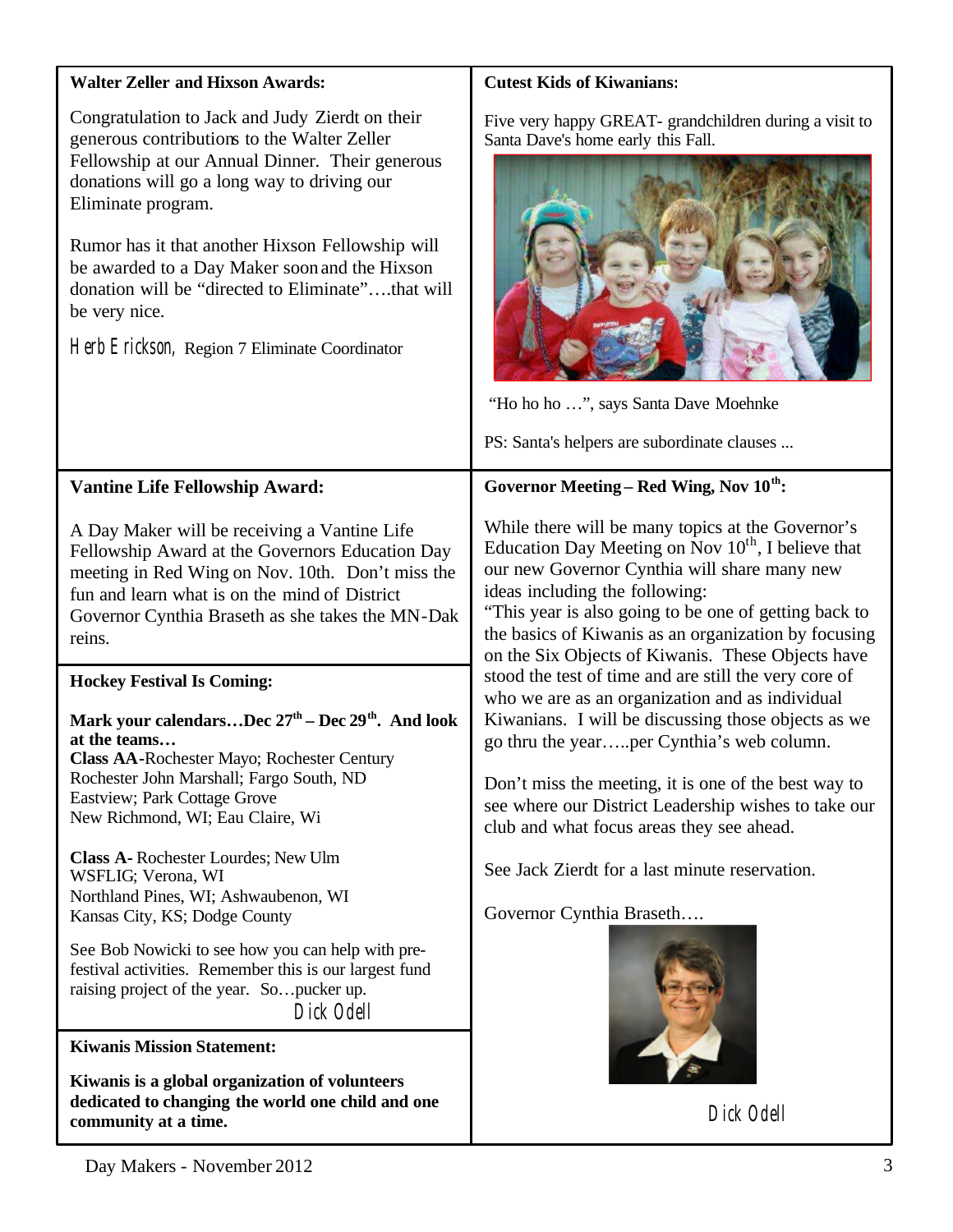## **New Member:** John Ryder

John was born and raised in the Detroit, Michigan area. He joined the Army in 1968 and was trained as a pole lineman. His first tour of duty was in the Republic of Viet Nam from March 1969-1970. After a year in country he was sent to West Germany for the remainder of his enlistment.

After his discharge, John attended Michigan Technological University and received a Bachelor of Civil Engineering in 1976. He worked for the US Army at Fort McCoy, Wisconsin as an engineer intern. In 1980 he received his Professional Engineering license and is a Registered Professional Engineer in Wisconsin. He has held many positions in his career as a project engineer, design engineer, section and division management positions, and as a staff engineer for the Veterans Administration. Prior to retirement his primary responsibilities were to prepare and mobilize soldiers and units for missions throughout the world.

John is married to Heather and they have 2 children. Daughter, Kelsey, is a Marriage and Family Therapist in Rochester and son, Evan, works in the medical software business in Miami, Florida. Heather and John have been married for 34 years (almost 35, November 12).

He has served as a member of the Jaycees, Lion's Club, and the Kiwanis Club of Sparta prior to joining the Rochester Club. John was on the Board of Directors of the Sparta Boys and Girls Club for 2 years.

He is interested in duplicate bridge, fishing, traveling, and hunting. He learned of the Kiwanis involvement at Quarry Hill and decided that was the club for him. (see photo on web site next week) Welcome to the Day Makers….John.

Dave Moehnke

# **Ducks In A Row:**



Halloween Night Fun.

# **New Member:** Curt Pearson

Curt was born in Red Wing, MN. He was raised on a dairy farm 8 miles west of Red Wing.

His education consisted of attending Burnside Consolidated Elementary School for grades 1 – 8 and graduating from Central High School in Red Wing. He graduated from St. Olaf College with a major in history and minor in German. He did graduate work at the University of Minnesota and also at Evangelische Akadamie in Bad Boll Germany.

Curt taught in the classroom as an instructor in the German Language and in History for 33 years in Jeffers and Worthington, MN.

Curt and Glennis will have been married for 46 years on December  $30<sup>th</sup>$ . They have two children, a son who is a computer programmer at Federated Insurance in Owatonna, MN and a daughter who is a homemaker here in Rochester. She has two children one of which is a  $1<sup>st</sup>$  grader and a pre-school' er at home.

Curt served on his church council in Worthington. Worthington/Crailsheim International as a board member and president for 4 years. He was in the Kiwanis Early Risers Club in Worthington for 13 years. He is a Past President of the Club as well as serving the Minnesota-Dakotas Kiwanis District as a Lt. Governor for Region 6. Curt is transferring his membership from the Worthington Early Risers Kiwanis Club to our Day Makers Kiwanis Club.

His hobbies include travel with many trips to Germany, Austria and Central Europe. He also spends at least one month in the winter in Fredericksburg, Texas. Along with this he enjoys reading (especially history) fishing and golf.



Welcome to Day Makers …. Curt. Jack Zierdt